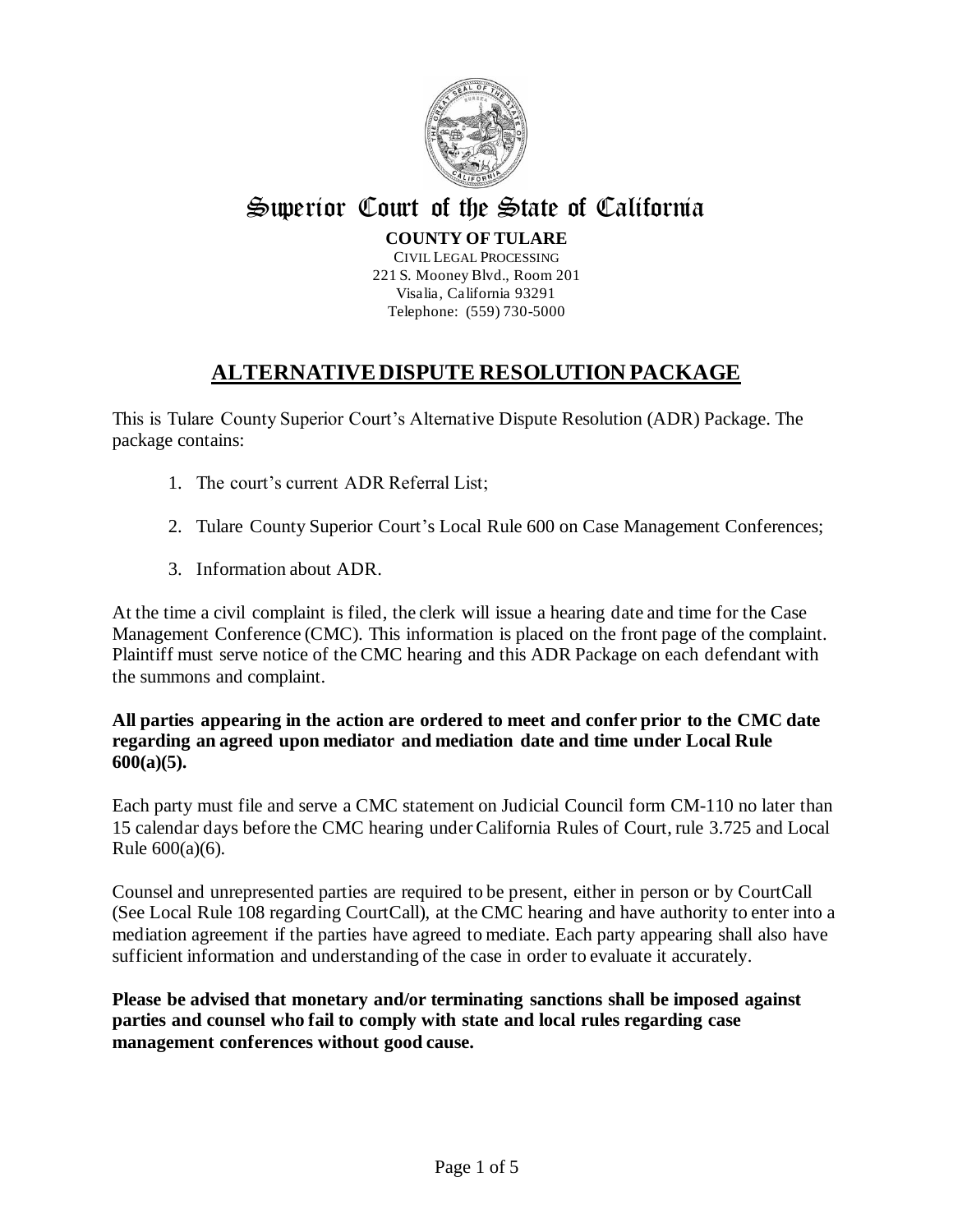### **CHAPTER 6 – MANAGING CIVIL CASES**

#### Rule 600 – Case Management Conference

(a) The Judicial Council has implemented state rules for the management of civil cases (Cal. Rules of Court, Chapter 2 Trial Court Management of Civil Cases, rules 10.900, et. Seq.).

In recognition of the state rules requiring the court to implement a case management Plan, the court elects to follow California Rules of Court, rule 3.714.

- (1) At the time the complaint is filed, the clerk will issue a hearing date for the Case Management Conference (CMC) to plaintiff that is no less than 120 days after the filing of the complaint. The clerk will also provide the Plaintiff with the court's Alternative Dispute Resolution (ADR) package including the list of the names of the mediators who have applied and met the court's mediation/arbitration qualifications pursuant to the program adopted by the court under California Rules of Court, rule 10.781. Plaintiff must serve a Notice of CMC and the ADR package on each defendant along with the summons and complaint.
- (2) Any party who files and serves a cross-complaint prior to the CMC must serve on each cross-defendant who is a new party to the action, a copy of the Notice of CMC and the ADR package along with the summons and cross-complaint. If a new crossdefendant is served after the initial CMC, the cross-complainant must serve the new cross-defendant with notice of any pending CMC, any assigned mediation date, trial, or settlement conference dates, and any other dates set by the court or orders made at the CMC.
- (3) If the plaintiff adds a new defendant or identifies a fictitiously named defendant after the initial CMC, along with the summons and complaint, plaintiff must serve the newly named defendant with notice of any pending CMC, any pending mediation date, any assigned trial and settlement conference dates, and any other dates set by the court or orders made at the CMC.
- (4) Proof of service of Notice of the CMC must be filed with the court within 60 days from the date the complaint is filed and may be included in the proof of service of the summons and complaint or cross-complaint.
- (5) This court has found that mediation is highly desirable and orders the parties to meet and confer prior to the CMC date regarding an agreed upon mediator and mediation date and time. A list of mediators and their fees are provided by the court in its ADR package. The mediator must be agreed upon before the CMC and the mediation date and time cleared with the mediator so the court may enter the date in the court's minute order.
- (6) Under California Rules of Court, rule 3.725, no later than 15 calendar days before the date set for the CMC, each party must file a CMC statement and serve it on all other parties in the case. Parties must use the mandatory CMC Statement (Judicial Council form CM-110). All applicable items on the form must be completed.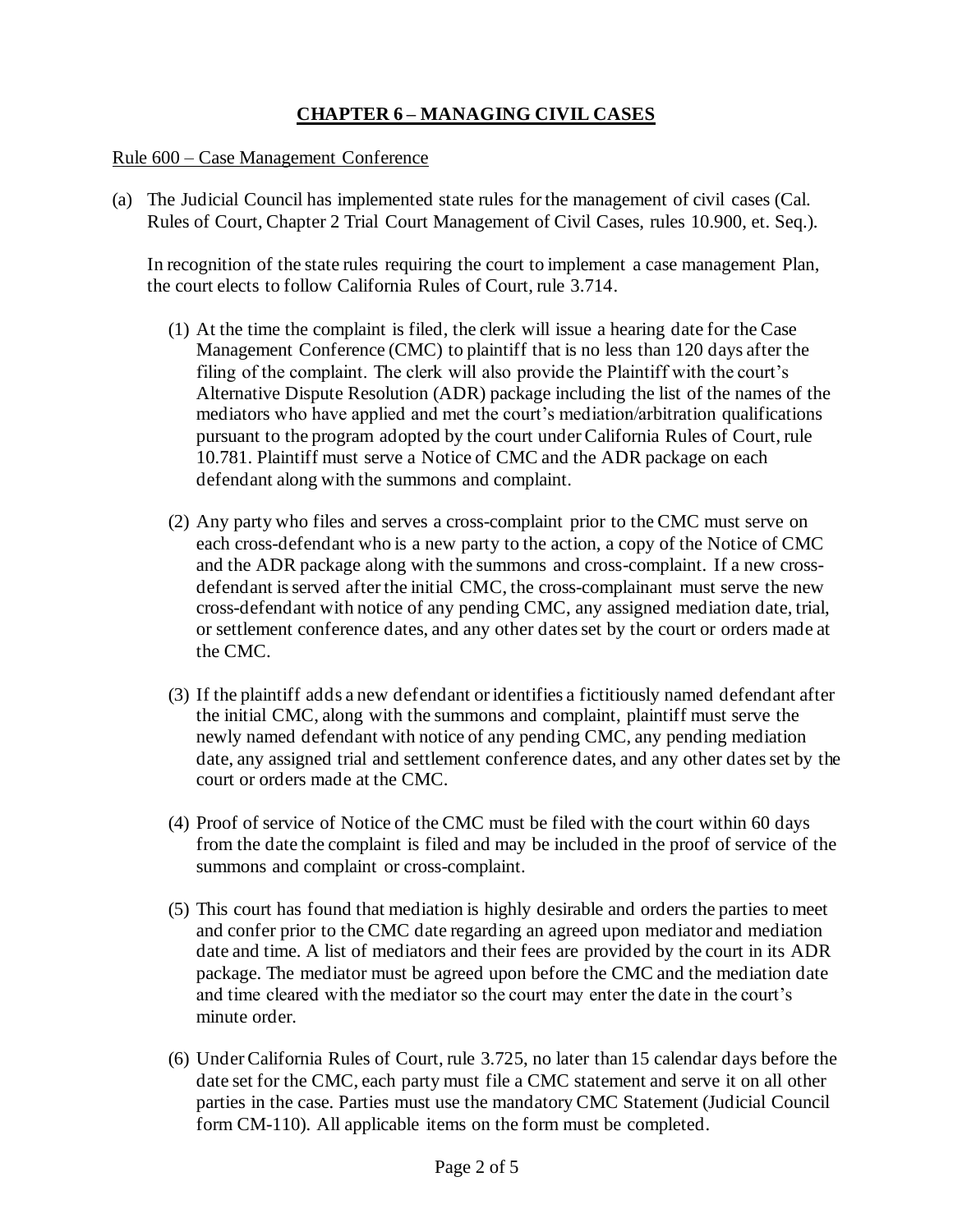- (7) In lieu of each party's filing a separate case management statement, any two or more parties may file a joint statement.
- (b) Presence Required Counsel and unrepresented parties are required to be present, either in person or by telephonic appearance pursuant to The Superior Court of Tulare County, Local Rules, rule 108, and must have: (1) sufficient information and understanding of the case to evaluate it accurately, and (2) sufficient authority to enter into binding agreements such as the diversion of the case to arbitration, including binding arbitration, the setting of a trial date and mandatory settlement conference date, the dismissal of doe defendants or other parties, and the setting of a further case management conference.
- (c) Compliance Failure to attend the case management conference will result in the court making whatever orders and imposing whatever sanctions as may be necessary and appropriate to obtain compliance with these rules, including but not limited to, a waiver of the right to a jury trial and a waiver of the right to object to a referral to arbitration or other alternate dispute resolution procedure.
- (d) Waiver of Notice When all parties are present at the case management conference and a trial date and settlement conference dates are agreed to by the parties or ordered by the court, such presence is an effective waiver of a separate or formal notice of settlement conference and trial date. (01/01/03) (Revised 01/01/07, 01/01/09) (07/01/11)

# **Alternative Dispute Resolution**

There are different processes available to settle lawsuits without having to go to trial. The most common forms of ADR are Mediation, Arbitration, and Case Evaluation. In ADR, a trained, impartial person decides disputes or helps the parties reach resolutions of their disputes for themselves. The persons are neutrals who are normally chosen by the disputing parties or by the court. Neutrals can help parties resolve disputes without having to go to court.

### **Advantages of ADR**

- Often quicker than going to trial, a dispute may be resolved in a matter or days or weeks instead of months or years.
- Often less expensive, saving the litigants court costs, attorney's fees and expert fees.
- Can permit more participation, allowing the parties the opportunity to tell their side of the story with more control over the outcome.
- Allows for flexibility in choice of ADR processes and resolution of the dispute.
- Fosters cooperation by allowing the parties to work together with the neutral to resolve the dispute and mutually agree to a remedy.
- Often less stressful than litigation. Most people have reported a high degree of satisfaction with ADR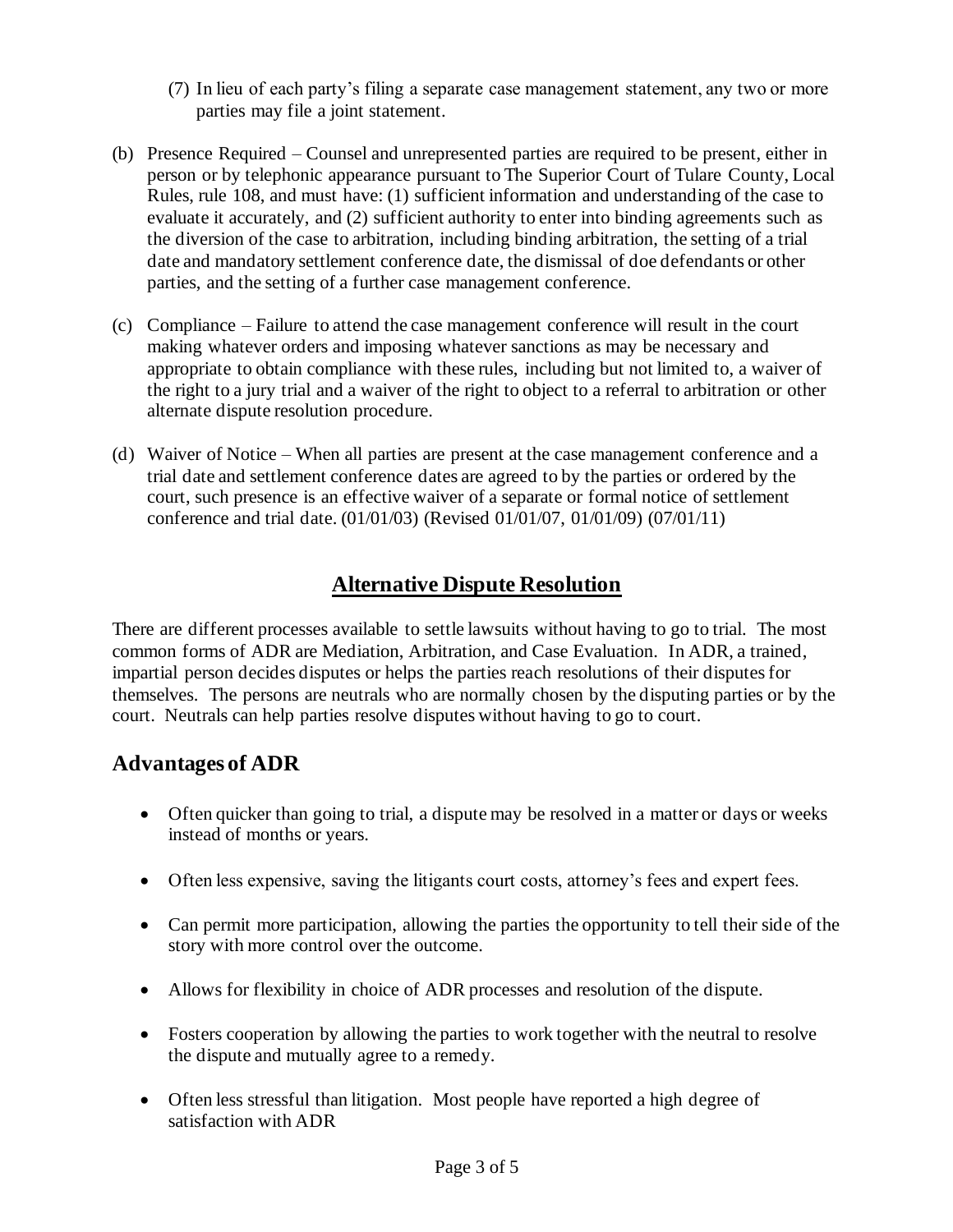Because of these advantages, many parties choose ADR to resolve disputes instead of filing a lawsuit. Even after a lawsuit has been filed, the court can refer the dispute to a neutral before the lawsuit becomes costly. ADR has been used to resolve disputes even after trial, when the result is appealed.

### **Disadvantages of ADR**

ADR may not be suitable for every dispute.

If ADR is binding, the parties normally give up most court protections, including a decision by a judge or jury under formal rules of evidence and procedure, and review for legal error by an appellate court. ADR may not be effective if it takes place before the parties have sufficient information to resolve the dispute. The neutral may charge a fee for his or her services. If the dispute is not resolved through ADR, the parties may then have to face the usual and traditional costs, such as attorney's fees and expert fees.

Lawsuits must be brought within specified periods of time, known as Statutes of Limitations. Parties must be careful not to let a Statute of Limitation run while a dispute is in an ADR process.

# **The Most Common Types of ADR**

### **Mediation**

In mediation, the mediator (a neutral) assists the parties in reaching a mutually acceptable resolution of their dispute. Unlike lawsuits or some other types of ADR, the mediator does not decide how the dispute is to be resolved. The parties do. It is a cooperative process in which the parties work together toward a resolution that tries to meet everyone's interests, instead of working against each other. Mediation normally leads to better relations between the parties and to lasting resolutions. It is particularly effective when parties have a continuing relationship, such as neighbors or businesses. It also is very effective where personal feelings are getting in the way of a resolution. Mediation normally gives the parties a chance to freely express their positions. Mediation can be successful for victims seeking restitution from offenders. When there has been violence between the parties, a mediator can meet separately with the parties.

### **Arbitration**

In arbitration, the arbitrator (a neutral) reviews evidence, hears arguments, and makes a decision (award) to resolve the dispute. This is very different from mediation whereby the mediator helps the parties reach their won resolution. Arbitration normally is more informal, quicker, and less expensive than a lawsuit. In a matter of hours, an arbitrator often can hear a case that otherwise may take a week in court to try. This is because the evidence can be submitted by documents rather than by testimony.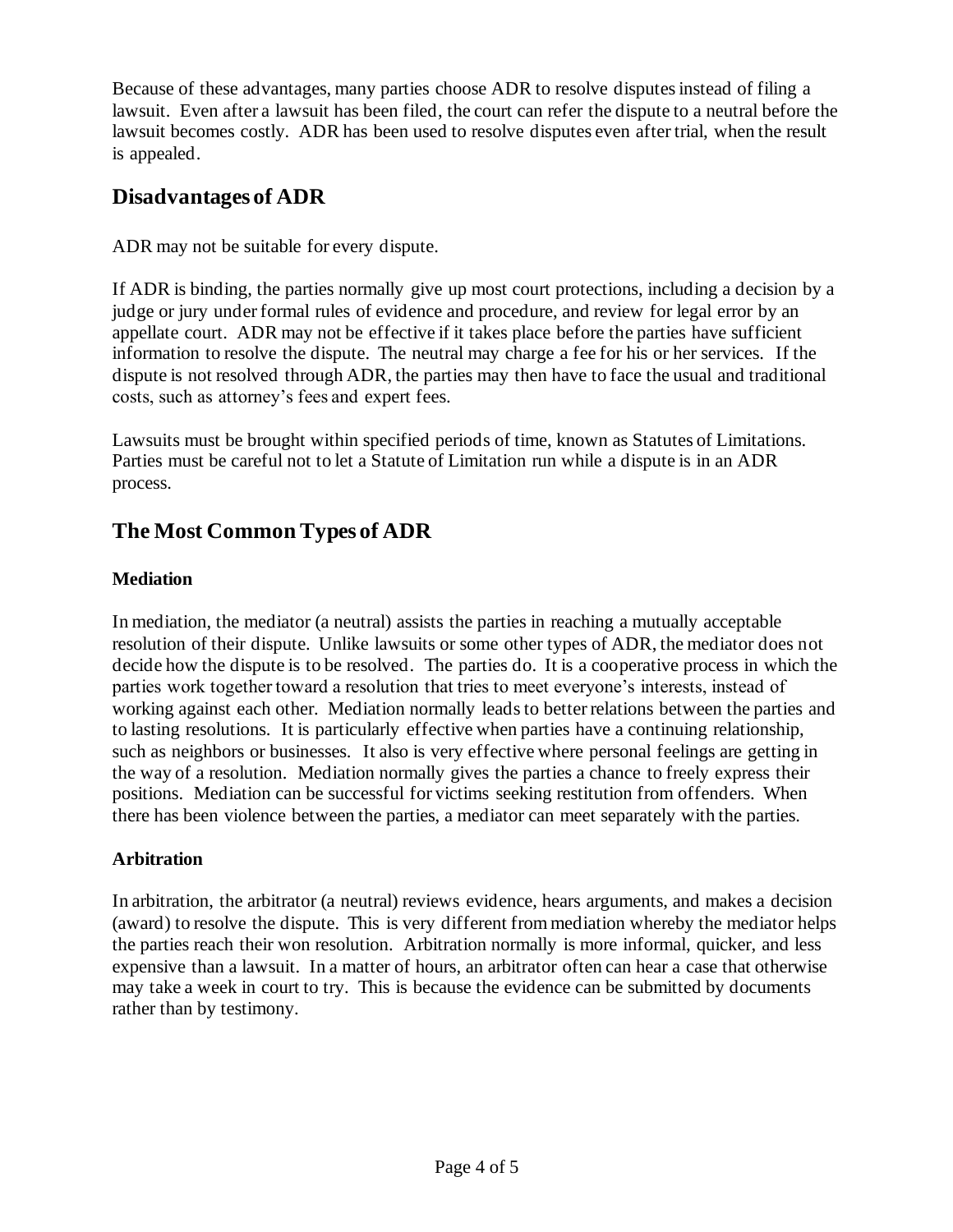#### **There are Two Types of Arbitration in California**

- 1. **Private arbitration** by agreement of the parties involved in the dispute. This type takes place outside of the court and normally is binding. In most cases, "binding" means that the arbitrator's decision (award) is final and there will not be a trial or an opportunity to appeal the decision.
- **2. Judicial arbitration** ordered by the court. The arbitrator's decision is not binding unless the parties agree to be bound. A party who does not like the award may file a request for trial with the court within a specified time. However, if that party does not receive a more favorable result at trial, the party may have to pay a penalty.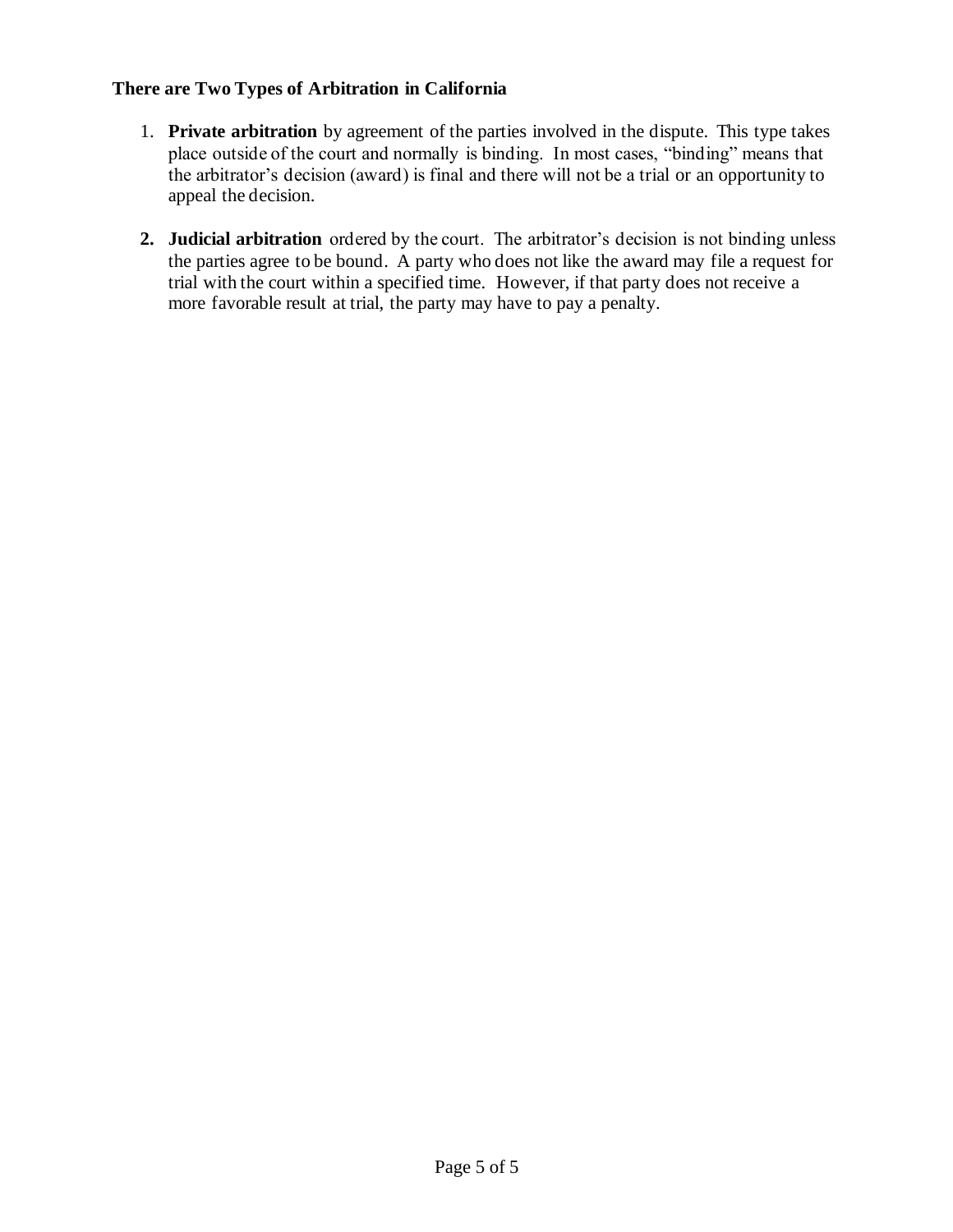| <b>ADR REFERRAL LIST</b>                     |                    |                                      |  |
|----------------------------------------------|--------------------|--------------------------------------|--|
| November 2021                                |                    |                                      |  |
|                                              |                    |                                      |  |
| <b>NAME</b>                                  | <b>HOURLY RATE</b> | <b>PROFILE</b><br><b>INFORMATION</b> |  |
| Honorable Howard R. Broadman (Ret.)          | \$475.00 per hour  | <b>Click Here</b>                    |  |
| 300 N. Willis                                |                    |                                      |  |
| Visalia, CA. 93291                           |                    | Resume on file                       |  |
| Phone: (559) 738-1800                        |                    |                                      |  |
| Fax: (559) 738-1102                          |                    |                                      |  |
| Email:                                       |                    |                                      |  |
| judgebroadman@judgebroadman.com              |                    |                                      |  |
| admin@judgebroadman.com                      |                    |                                      |  |
|                                              |                    |                                      |  |
| Kenneth M. Byrum                             | \$300.00 per hour  | <b>Click Here</b>                    |  |
| 5080 California Ave #200                     |                    |                                      |  |
| Bakersfield, CA 93309                        |                    | Resume on file                       |  |
| Phone: (661) 861-6191                        |                    |                                      |  |
| Fax: (661) 861-6190                          |                    |                                      |  |
| Email: ken@kmbmediation.com                  |                    |                                      |  |
|                                              |                    |                                      |  |
| Russell D. Cook                              | $$285.00$ per hour | <b>Click Here</b>                    |  |
| 1233 West Shaw, Suite 100                    |                    | Resume on file                       |  |
| Fresno, CA 93711                             |                    |                                      |  |
| Phone: (559) 225-2510<br>Fax: (559) 229-3941 |                    |                                      |  |
| Email: rdcook@rdcooklaw.com                  |                    |                                      |  |
|                                              |                    |                                      |  |
| M. Troy Hazelton                             | \$195.00 per hour  | <b>Click Here</b>                    |  |
| 3585 W. Beechwood Ave, Suite 101             |                    |                                      |  |
| Fresno, CA 93711                             |                    | Resume on file                       |  |
| Phone: (559) 431-1300                        |                    |                                      |  |
| Fax: (559) 431-1442                          |                    |                                      |  |
| Email: Thazelton@pgllp.com                   |                    |                                      |  |
| Lee M. Jacobson                              | \$290.00 per hour  | <b>Click Here</b>                    |  |
| 1690 W. Shaw Avenue, Suite 201               |                    |                                      |  |
| Fresno, CA 93711                             |                    | Resume on file                       |  |
| Phone: (559) 448-0400                        |                    |                                      |  |
| Fax: (559) 448-0123                          |                    |                                      |  |
| Email: <u>lmj@jhnmlaw.com</u>                |                    |                                      |  |
|                                              |                    |                                      |  |
| Honorable Patrick J. O'Hara (Ret.)           | \$475.00 per hour  | <b>Click Here</b>                    |  |
| 300 N. Willis                                |                    |                                      |  |
| Visalia, CA. 93291                           |                    | Resume on file                       |  |
| Phone: (559) 429-4570                        |                    |                                      |  |
| Fax: (559) 429-4575                          |                    |                                      |  |
| Email: judgeohara@judgeohara.com             |                    |                                      |  |
| Website: www.judgeohara.com                  |                    |                                      |  |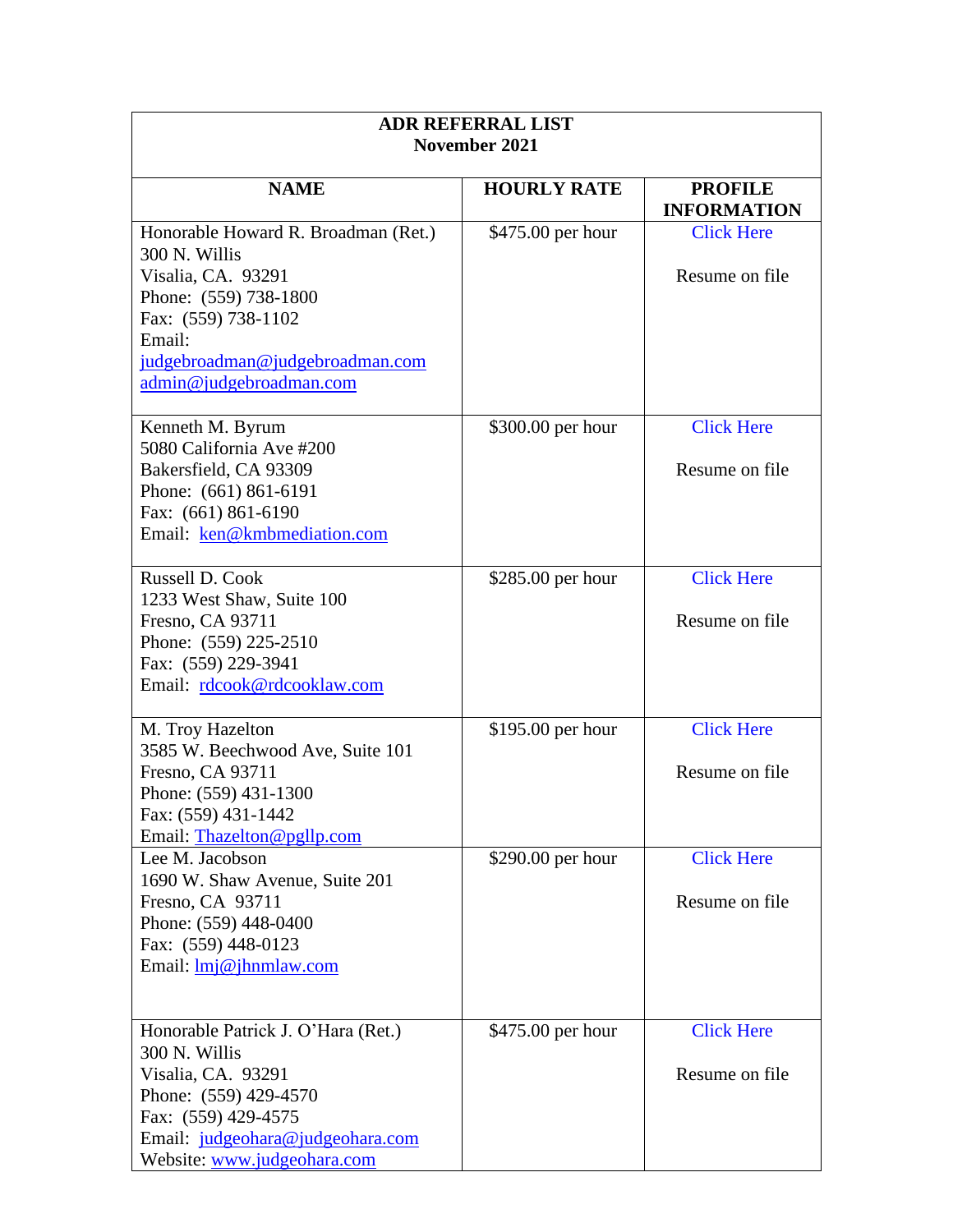| Leah Catherine Launey                 | $$175.00$ per hour    | <b>Click Here</b> |
|---------------------------------------|-----------------------|-------------------|
| 42490 Kaweah River Drive              | 2 hour minimum        |                   |
| Three Rivers, CA 93271                |                       | Resume on file    |
| Phone: (559) 561-4270                 |                       |                   |
| Fax: (559) 561-4273                   |                       |                   |
| Email: lclauney@lanneymediation.com   |                       |                   |
|                                       |                       |                   |
| Kevin G.Little                        | $$200.00$ per hour    | <b>Click Here</b> |
| 1099 E. Champlain Drive, Suite A-124  | 2 hour minimum        |                   |
| Fresno, CA 93720                      |                       | Resume on file    |
| Phone: (559)708-4750                  |                       |                   |
| Fax: (559)420-0830                    |                       |                   |
| Email: kevinglittle@yahoo.com         |                       |                   |
| Linda Luke                            | \$275.00 per hour     | <b>Click Here</b> |
| 632 W. Oak Avenue                     |                       |                   |
| Visalia, CA. 93291                    |                       | Resume on file    |
| Phone: (559) 733-9505                 |                       |                   |
| Fax: (559) 733-3910                   |                       |                   |
| Email: linda.luke@icloud.com          |                       |                   |
| Douglas E. Noll                       | \$400 per hour        | <b>Click Here</b> |
| P.O. Box 2336                         | 4 hour minimum        |                   |
| Clovis, CA. 93613                     |                       | Resume on file    |
| Phone: 800-785-4487                   |                       |                   |
| Fax: 877-765-1353                     |                       |                   |
| Email: doug@nollassociates.com        |                       |                   |
|                                       |                       |                   |
| Honorable Robert. H. Oliver (Ret.)    | \$400.00 per hour (2) | <b>Click Here</b> |
| 5260 N. Palm Ave, Fourth Floor        | Hour Minimum)         |                   |
| Fresno, CA 93704                      |                       | Resume on file    |
| Phone: (559)432-5400 or (559)313-6285 |                       |                   |
| Fax: (559) 432-5620                   |                       |                   |
| Email: roliver@bakermanock.com        |                       |                   |
|                                       |                       |                   |
| James M. Phillips                     | \$340.00 per hour     | <b>Click Here</b> |
| 8080 N. Palm Ave, Suite 101           |                       |                   |
| Fresno, CA 93711                      |                       | Resume on file    |
| Phone: (559) 261-9340                 |                       |                   |
| Fax: (888) 974-4321                   |                       |                   |
| Email: phillipsgp@aol.com             |                       |                   |
|                                       |                       |                   |
| Michael Renberg                       | \$240.00 per hour     | <b>Click Here</b> |
| 1540 E. Shaw Ave, Suite 123           |                       |                   |
| Fresno, CA 93710                      |                       | Resume on file    |
| Phone: (559) 431-6300                 |                       |                   |
| Fax: (559) 432-1018                   |                       |                   |
| Email: mrenberg@prcelaw.com           |                       |                   |
|                                       |                       |                   |
|                                       |                       |                   |
|                                       |                       |                   |